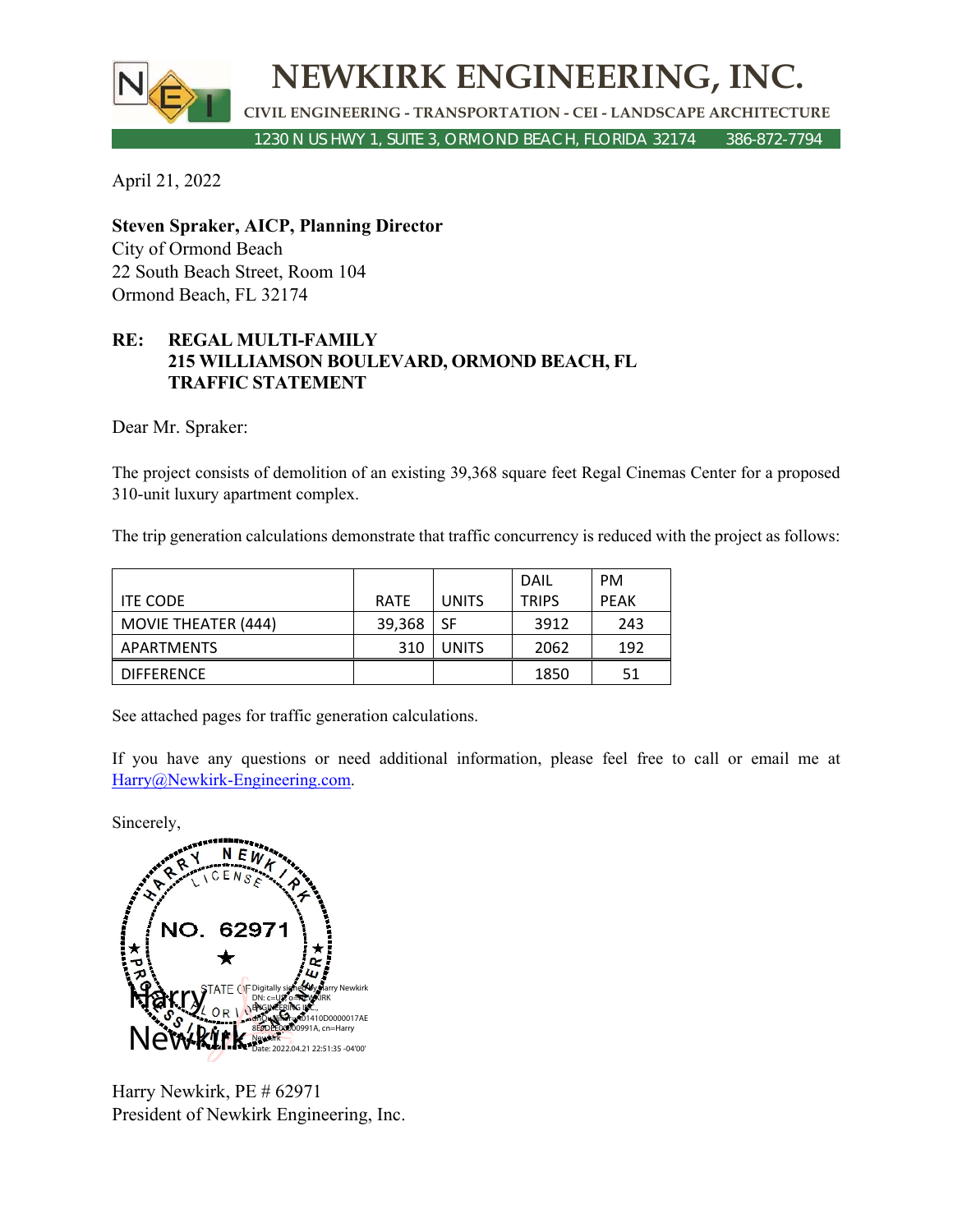| <b>Description/ITE Code</b>                         | <b>ITE Vehicle Trip Generation Rates</b> |                                                                            |                          |              |                                    |                        |                        |                        |                        |              |                   | <b>Total Generated Trips</b> |                   | Total Distribution of Generated Trips |                            |                   |                        |                         |                |  |  |
|-----------------------------------------------------|------------------------------------------|----------------------------------------------------------------------------|--------------------------|--------------|------------------------------------|------------------------|------------------------|------------------------|------------------------|--------------|-------------------|------------------------------|-------------------|---------------------------------------|----------------------------|-------------------|------------------------|-------------------------|----------------|--|--|
|                                                     | <b>Units</b>                             | peak hours are for peak hour of adjacent street traffic unless highlighted |                          |              |                                    |                        |                        |                        |                        | <b>Units</b> |                   |                              |                   |                                       |                            |                   |                        |                         |                |  |  |
|                                                     |                                          | Weekday                                                                    | AM                       | PM           | Pass-By AM In AM Out PM In  PM Out |                        |                        |                        |                        |              | Daily             |                              | AM Hour   PM Hour | AM In                                 |                            | AM Out Pass-By    | PM In                  |                         | PM Out Pass-By |  |  |
| Mobile Home Park 240                                | Acres                                    | 39.6                                                                       | 3.20                     | -4.45        |                                    | 18%                    | 82%                    | 63%                    | 37%                    |              | 0                 | 0                            | 0                 | $\mathbf 0$                           | $\mathbf 0$                | $\mathbf{0}$      | 0                      | $\Omega$                | 0              |  |  |
| Mobile Home Park<br>240                             | Vehicles                                 | 3.38                                                                       | 0.27                     | 0.36         |                                    | 16%                    | 84%                    | 63%                    | 37%                    |              | 0                 | 0                            | 0                 | 0                                     | 0                          | 0                 | 0                      | $\Omega$                | 0              |  |  |
| Senior Adult Housing-Detached 251                   | DU                                       | 3.71                                                                       | 0.22                     | 0.27         |                                    | 35%                    | 65%                    | 61%                    | 39%                    |              | $\mathbf{0}$      | 0                            | 0                 | $\mathbf 0$                           | 0                          | 0                 | $\Omega$               | $\Omega$                | 0              |  |  |
| Senior Adult Housing- Attached 252                  | Occ.DU                                   | 3.4                                                                        | 0.13                     | 0.16         |                                    | 36%                    | 64%                    | 60%                    | 40%                    |              | $\mathbf 0$       | $\mathbf 0$                  | $\Omega$          | $\mathbf 0$                           | $\Omega$                   | $\mathbf{0}$      | $\Omega$               | $\Omega$                | 0              |  |  |
| Congregate Care Facility 253                        | Occ.DU                                   | 2.1                                                                        | 0.0                      | 0.1          |                                    | 61%                    | 39%                    | 56%                    | 44%                    |              | $\mathbf 0$       | $\mathbf 0$                  | $\Omega$          | $\mathbf 0$                           | $\mathbf 0$                | $\mathbf{0}$      | $\Omega$               | $\Omega$                | $\mathbf 0$    |  |  |
| Congregate Care Facility 253                        | DU                                       | 2.0                                                                        | 0.0                      | 0.1          |                                    | 59%                    | 41%                    | 55%                    | 45%                    |              | $\mathbf{0}$      | 0                            | 0                 | 0                                     | 0                          | 0                 | 0                      | $\mathbf 0$             | 0              |  |  |
|                                                     |                                          | 2.74                                                                       | 0.1                      | 0.29         |                                    | 73%                    | 27%                    | 52%                    | 48%                    |              | 0                 | $\mathbf 0$                  | $\Omega$          | $\mathbf 0$                           | $\mathbf 0$                | $\mathbf{0}$      | 0                      | $\Omega$                | 0              |  |  |
| Assisted Living 254<br>Assisted Living 254          | Occ. Beds<br>Beds                        | 2.66                                                                       | 0.14                     | 0.22         |                                    | 65%                    | 35%                    | 44%                    | 56%                    |              | 0                 | $\mathbf 0$                  | $\Omega$          | $\mathbf 0$                           | $\mathbf 0$                | $\mathbf 0$       | $\mathbf 0$            | $\mathbf 0$             | 0              |  |  |
| Assisted Living 254                                 | Employees                                | 3.93                                                                       | <b>NA</b>                | 0.55         |                                    | <b>NA</b>              | <b>NA</b>              | <b>NA</b>              | <b>NA</b>              |              | $\mathbf 0$       | <b>NA</b>                    | 0                 | <b>NA</b>                             | <b>NA</b>                  | $\mathbf 0$       | <b>NA</b>              | <b>NA</b>               | 0              |  |  |
| 255<br><b>Retirement Community</b>                  | Occ. Units                               | 2.8                                                                        | 0.18                     | 0.29         |                                    | 64%                    | 36%                    | 48%                    | 52%                    |              | $\mathbf 0$       | 0                            | 0                 | $\mathbf 0$                           | 0                          | 0                 | 0                      | $\mathbf 0$             | 0              |  |  |
| Recreational Homes 260                              | DU                                       | 3.1                                                                        | 0.1                      | 0.2          |                                    | 67%                    | 33%                    | 41%                    | 59%                    |              | $\mathbf 0$       | $\mathbf 0$                  | $\Omega$          | $\Omega$                              | $\Omega$                   | $\mathbf 0$       | $\Omega$               | $\Omega$                | 0              |  |  |
| Recreational Homes 260                              | Acres                                    |                                                                            | 0.0                      | 0.1          |                                    | 67%                    | 33%                    | 41%                    | 59%                    |              | $\mathbf 0$       | $\mathbf 0$                  | $\Omega$          | $\mathbf 0$                           | $\mathbf 0$                | $\mathbf 0$       | $\Omega$               | $\Omega$                | $\mathbf 0$    |  |  |
| Timeshare 265                                       | DU                                       | 10.03                                                                      | 0.48                     | 0.75         |                                    | <b>NA</b>              | <b>NA</b>              | <b>NA</b>              | <b>NA</b>              |              | $\mathbf 0$       | $\mathbf 0$                  |                   | <b>NA</b>                             | <b>NA</b>                  | $\mathbf 0$       | <b>NA</b>              | <b>NA</b>               | $\mathbf 0$    |  |  |
| Residential PUD 270                                 | DU                                       | 7.50                                                                       | $0.5^{\circ}$            | 0.62         |                                    | 22%                    | 78%                    | 65%                    | 35%                    |              | $\mathbf 0$       | $\mathbf 0$                  | $\mathbf 0$       | $\mathbf 0$                           | $\mathbf 0$                | $\mathbf 0$       | $\mathbf 0$            | $\mathbf 0$             | $\mathbf 0$    |  |  |
|                                                     |                                          |                                                                            |                          |              |                                    |                        |                        |                        |                        |              |                   |                              |                   |                                       |                            |                   |                        |                         |                |  |  |
| <b>Residential PUD 270</b>                          | Acres                                    | 46.7                                                                       | 2.88                     | 4.05         |                                    | <b>NA</b>              | <b>NA</b>              | <b>NA</b>              | <b>NA</b>              |              | $\mathbf 0$       | $\pmb{0}$                    | $\mathbf 0$       | <b>NA</b>                             | <b>NA</b>                  | $\mathbf 0$       | <b>NA</b>              | <b>NA</b>               | $\mathbf 0$    |  |  |
| Hotel 310                                           | Occ. Room                                | 8.9                                                                        | 0.67                     | 0.70         |                                    | 58%                    | 42%                    | 49%                    | 51%                    |              | $\mathbf 0$       | $\mathbf 0$                  | $\Omega$          | $\mathbf 0$                           | $\mathbf 0$                | $\Omega$          | $\Omega$               | $\Omega$                | 0              |  |  |
| Hotel 310                                           | रेooms                                   | 8.17                                                                       | 0.56                     | 0.59         |                                    | 61%                    | 39%                    | 53%                    | 47%                    |              | $\mathbf 0$       | 0                            | $\Omega$          | $\mathbf 0$                           | $\mathbf 0$                | 0                 | 0                      | $\mathbf 0$             | 0              |  |  |
| Hotel 310                                           | Employees                                | 14.3                                                                       | 0.69                     | 0.80         |                                    | 60%                    | 40%                    | 54%                    | 46%                    |              | $\mathbf 0$       | 0                            | 0                 | 0                                     | 0                          | 0                 | 0                      | $\Omega$                | 0              |  |  |
| 311<br>All Suites Hotel                             | Occ.Room                                 | 6.2                                                                        | 0.4                      | 0.5          |                                    | 67%                    | 33%                    | 42%                    | 58%                    |              | $\mathbf 0$       | $\mathbf 0$                  | $\Omega$          | $\mathbf 0$                           | 0                          | $\mathbf{0}$      | 0                      | $\Omega$                | $\mathbf 0$    |  |  |
| 311<br>All Suites Hotel                             | रेooms                                   | $\sim$ 4.1                                                                 | 0.3                      | 0.4          |                                    | 55%                    | 45%                    | 45%                    | 55%                    |              | 0                 | 0                            | 0                 | 0                                     | 0                          | 0                 | 0                      | 0                       | 0              |  |  |
| <b>Business Hotel 312</b>                           | Cc. Room                                 | -7.2                                                                       | 0.5                      | 0.6          |                                    | 59%                    | 41%                    | 60%                    | 40%                    |              | $\mathbf 0$       | $\mathbf 0$                  | 0                 | $\mathbf 0$                           | $\mathbf 0$                | $\mathbf 0$       | 0                      | $\Omega$                | 0              |  |  |
| <b>Business Hotel 312</b>                           | <b>Employees</b>                         | 72.6                                                                       | 7.1                      | 7.6          |                                    | 59%                    | 41%                    | 60%                    | 40%                    |              | $\mathbf 0$       | $\mathbf 0$                  | $\Omega$          | $\mathbf 0$                           | 0                          | $\mathbf{0}$      | 0                      | 0                       | $\mathbf 0$    |  |  |
| 320<br>Motel                                        | Occ.Room                                 | 9.11                                                                       | 0.64                     | 0.58<br>0.47 |                                    | 36%<br>36%             | 64%<br>64%             | 53%<br>54%             | 47%<br>46%             |              | 0<br>$\mathbf{0}$ | $\mathbf 0$<br>$\mathbf 0$   | $\Omega$<br>0     | $\mathbf 0$<br>0                      | $\mathbf 0$<br>$\mathbf 0$ | 0                 | $\Omega$<br>0          | $\mathbf 0$<br>$\Omega$ | 0<br>0         |  |  |
| 320<br>Motel<br>320<br>Motel                        | <b>Rooms</b>                             | 5.63<br>$12.8^{\circ}$                                                     | 0.45<br>0.9 <sup>′</sup> | 0.73         |                                    | 54%                    | 46%                    | 54%                    | 46%                    |              | $\mathbf 0$       | $\mathbf 0$                  | $\Omega$          | $\mathbf 0$                           | $\Omega$                   | 0<br>$\mathbf 0$  | $\Omega$               | $\Omega$                | $\mathbf 0$    |  |  |
| Resort Hotel 330                                    | mployees<br>Occ. Room                    | 13.43                                                                      | 0.37                     | 0.49         |                                    | 72%                    | 28%                    | 43%                    | 57%                    |              | 0                 | 0                            | $\Omega$          | $\mathbf 0$                           | $\mathbf 0$                | $\mathbf 0$       | $\Omega$               | $\mathbf 0$             | 0              |  |  |
| Resort Hotel 330                                    | रेooms                                   | <b>NA</b>                                                                  | 0.3 <sup>′</sup>         | 0.42         |                                    | 72%                    | 28%                    | 43%                    | 57%                    |              | $\mathbf 0$       | $\mathbf 0$                  | 0                 | 0                                     | $\mathbf 0$                | $\mathbf 0$       | 0                      | $\mathbf 0$             | 0              |  |  |
| Resort Hotel 330                                    | <b>Employees</b>                         | 13.58                                                                      | 0.1                      | 0.2          |                                    | 69%                    | 31%                    | 40%                    | 60%                    |              | $\mathbf{0}$      | 0                            | 0                 | 0                                     | 0                          | 0                 | 0                      | $\Omega$                | 0              |  |  |
|                                                     |                                          | 1.5                                                                        | $N_A$                    | <b>NA</b>    |                                    | <b>NA</b>              |                        |                        | <b>NA</b>              |              |                   | <b>NA</b>                    | <b>NA</b>         | <b>NA</b>                             |                            | $\mathbf{0}$      | <b>NA</b>              | <b>NA</b>               | $\mathbf 0$    |  |  |
| City Park 411<br>City Park 411                      | Acres<br>Picinic Sites                   | 5.8                                                                        | <b>NA</b>                | <b>NA</b>    |                                    | <b>NA</b>              | <b>NA</b><br><b>NA</b> | <b>NA</b><br><b>NA</b> | <b>NA</b>              |              | $\mathbf 0$<br>0  | <b>NA</b>                    | <b>NA</b>         | <b>NA</b>                             | <b>NA</b><br><b>NA</b>     | 0                 | <b>NA</b>              | <b>NA</b>               | 0              |  |  |
| County Park 412                                     | Acres                                    | 2.28                                                                       | 0.0                      | 0.0          |                                    | 80%                    | 20%                    | 41%                    | 59%                    |              | $\mathbf 0$       | $\mathbf 0$                  | 0                 | 0                                     | $\mathbf 0$                | $\mathbf 0$       | 0                      | 0                       | 0              |  |  |
| State Park 413                                      | Acres                                    | 0.65                                                                       | <b>NA</b>                | <b>NA</b>    |                                    | <b>NA</b>              | <b>NA</b>              | <b>NA</b>              | $N_A$                  |              | $\mathbf 0$       | <b>NA</b>                    | <b>NA</b>         | <b>NA</b>                             | <b>NA</b>                  | $\mathbf{0}$      | <b>NA</b>              | <b>NA</b>               | $\mathbf 0$    |  |  |
| State Park 413                                      | Picnic Sites                             | 9.95                                                                       | <b>NA</b>                | 0.5          |                                    | <b>NA</b>              | <b>NA</b>              | 43%                    | 57%                    |              | 0                 | <b>NA</b>                    | 0                 | <b>NA</b>                             | <b>NA</b>                  | 0                 | 0                      | 0                       | 0              |  |  |
| State Park 413                                      | Employees                                | 42.5                                                                       | <b>NA</b>                | 4.6          |                                    | <b>NA</b>              | <b>NA</b>              | 43%                    | 57%                    |              | $\mathbf{0}$      | <b>NA</b>                    | 0                 | <b>NA</b>                             | <b>NA</b>                  | $\mathbf 0$       | 0                      | 0                       | 0              |  |  |
| Water Slide Park 414                                | Parking Space                            | 21                                                                         | 0.0                      | 0.2          |                                    | 70%                    | 30%                    | 21%                    | 79%                    |              | $\mathbf 0$       | 0                            | 0                 | $\mathbf 0$                           | 0                          | 0                 | 0                      | $\Omega$                | $\mathbf 0$    |  |  |
| Beach Park 415                                      | Acres                                    | $29.8^{\circ}$                                                             | 0.48                     | 1.3          |                                    | 59%                    | 41%                    | 29%                    | 71%                    |              | 0                 | $\mathbf 0$                  | 0                 | $\mathbf 0$                           | $\mathbf 0$                | $\mathbf 0$       | $\mathbf 0$            | $\Omega$                | 0              |  |  |
| Campground/RV Park 416                              | Acres                                    | <b>NA</b>                                                                  | 0.4                      | - 0.9        |                                    | 42%                    | 58%                    | 69%                    | 31%                    |              | $\mathbf 0$       | $\mathbf 0$                  | 0                 | $\mathbf 0$                           | $\mathbf 0$                | $\mathbf{0}$      | 0                      | $\Omega$                | $\mathbf 0$    |  |  |
| Regional Park 417                                   | Acres                                    | 4.                                                                         | 0.1                      | 0.2          |                                    | 57%                    | 43%                    | 45%                    | 55%                    |              | $\mathbf 0$       | 0                            | $\Omega$          | 0                                     | 0                          | 0                 | $\Omega$               | $\Omega$                | 0              |  |  |
| Regional Park 417                                   | Picnic Sites                             | 61.8                                                                       | 4.0                      | 9.6(         |                                    | 75%                    | 25%                    | 41%                    | 59%                    |              | 0                 | $\mathbf 0$                  | $\Omega$          | $\mathbf 0$                           | $\mathbf 0$                | $\mathbf 0$       | $\mathbf 0$            | $\Omega$                | 0              |  |  |
| Regional Park 417                                   | Employees                                | 79.                                                                        | 4.5                      | 10.2         |                                    | 65%                    | 35%                    | 45%                    | 55%                    |              | $\mathbf 0$       | $\mathbf 0$                  | $\Omega$          | $\mathbf 0$                           | $\mathbf 0$                | $\mathbf 0$       | 0                      | $\Omega$                | 0              |  |  |
| National Monument 418                               | Acres                                    | 5.<br>31.0                                                                 | 0.2<br>3.0               | 0.42<br>5.58 |                                    | <b>NA</b><br><b>NA</b> | <b>NA</b><br><b>NA</b> | <b>NA</b><br><b>NA</b> | <b>NA</b><br><b>NA</b> |              | 0<br>0            | 0<br>$\mathbf 0$             | 0<br>$\mathbf 0$  | <b>NA</b><br><b>NA</b>                | <b>NA</b><br><b>NA</b>     | 0<br>$\mathbf{0}$ | <b>NA</b><br><b>NA</b> | <b>NA</b><br><b>NA</b>  | 0<br>0         |  |  |
| National Monument 418                               | Employees                                |                                                                            |                          |              |                                    |                        |                        |                        |                        |              |                   |                              |                   |                                       |                            |                   |                        |                         |                |  |  |
| 420<br>Marina                                       | <b>Berths</b>                            | 2.96                                                                       | 0.0                      | 0.19         |                                    | 33%                    | 67%                    | 60%                    | 40%                    |              | $\mathbf 0$       | $\mathsf 0$                  | $\mathbf 0$       | $\mathbf 0$                           | $\mathbf 0$                | $\mathbf 0$       | $\mathbf 0$            | $\mathbf 0$             | $\mathbf 0$    |  |  |
| 420<br>Marina                                       | Acres                                    | 20.                                                                        | <b>NA</b>                | <b>NA</b>    |                                    | <b>NA</b>              | <b>NA</b>              | <b>NA</b>              | <b>NA</b>              |              | $\mathbf 0$       | <b>NA</b>                    | <b>NA</b>         | <b>NA</b>                             | <b>NA</b>                  | 0                 | <b>NA</b>              | <b>NA</b>               | 0              |  |  |
| Golf Course 430                                     | Acres                                    | 5.04                                                                       | 0.2                      | 03           |                                    | 74%                    | 26%                    | 34%                    | 66%                    |              | 0                 | $\mathbf 0$                  | 0                 | $\mathbf 0$                           | 0                          | 0                 | $\Omega$               | $\Omega$                | 0              |  |  |
| Golf Course 430                                     | Employees                                | 20.52                                                                      | 1.0                      | 1.4          |                                    | 68%                    | 32%                    | 48%                    | 52%                    |              | $\mathbf 0$       | 0                            | $\Omega$          | 0                                     | 0                          | 0                 | $\Omega$               | $\Omega$                | 0              |  |  |
| Golf Course 430                                     | Holes                                    | 35.74                                                                      | 2.23                     | 2.78         |                                    | 79%                    | 21%                    | 45%                    | 55%                    |              | $\mathbf 0$       | $\mathbf 0$                  | $\Omega$          | $\mathbf 0$                           | 0                          | $\mathbf{0}$      | $\Omega$               | $\Omega$                | 0              |  |  |
| Miniature Golf Course 431<br>Golf Driving Range 432 | Holes<br>Tees                            | <b>NA</b><br>13.6                                                          | <b>NA</b><br>0.4         | 1.25         |                                    | <b>NA</b><br>61%       | <b>NA</b><br>39%       | 33%<br>45%             | 67%<br>55%             |              | 0<br>0            | NA<br>$\mathbf 0$            | 0<br>0            | NA.<br>0                              | NA<br>0                    | 0<br>$\mathbf{0}$ | 0<br>0                 | 0<br>$\Omega$           | 0<br>0         |  |  |
| Batting Cages 433                                   | Cages                                    | <b>NA</b>                                                                  | <b>NA</b>                | 2.2          |                                    | <b>NA</b>              | <b>NA</b>              | 55%                    | 45%                    |              |                   |                              | 0                 | <b>NA</b>                             | <b>NA</b>                  | 0                 | 0                      | $\mathbf 0$             | 0              |  |  |
| Multipurpose Rec. Facility 435                      | Acres                                    | 90.3                                                                       | 1.9                      | 5.7          |                                    | <b>NA</b>              | <b>NA</b>              | <b>NA</b>              | <b>NA</b>              |              | 0                 | 0                            | 0                 | <b>NA</b>                             | <b>NA</b>                  | 0                 | <b>NA</b>              | <b>NA</b>               | 0              |  |  |
| <b>Bowling Alley 437</b>                            | $\mathsf{S}\mathsf{F}^2$                 | 33.3                                                                       | 3.13                     | 3.54         |                                    | 60%                    | 40%                    | 35%                    | 65%                    |              | 0                 | $\mathbf 0$                  | 0                 | 0                                     | $\mathbf 0$                | 0                 | 0                      | $\Omega$                | $\mathbf 0$    |  |  |
| Live Theater 441                                    | Seats                                    | <b>NA</b>                                                                  | <b>NA</b>                | 0.02         |                                    | <b>NA</b>              | <b>NA</b>              | 50%                    | 50%                    |              | 0                 | <b>NA</b>                    | $\mathbf 0$       | <b>NA</b>                             | NA                         | $\mathbf 0$       | $\mathbf 0$            | $\mathbf 0$             | $\mathbf 0$    |  |  |
| Movie Theater w/o matinee 443                       | KSF <sup>2</sup>                         | 78.0                                                                       | 0.22                     | 6.16         |                                    | <b>NA</b>              | <b>NA</b>              | 94%                    | 6%                     | 39.4         | 3,076             | 9                            | 243               | <b>NA</b>                             | <b>NA</b>                  | $\mathbf 0$       | 228                    | 15                      | $\mathbf 0$    |  |  |
| Movie Theater w/o matinee 443                       | Movie Screens                            | 220.0                                                                      | <b>NA</b>                | 24.0         |                                    | <b>NA</b>              | <b>NA</b>              | 41%                    | 59%                    |              | $\mathbf 0$       | <b>NA</b>                    | 0                 | <b>NA</b>                             | <b>NA</b>                  | 0                 | $\mathbf 0$            | $\mathbf 0$             | 0              |  |  |
| Movie Theater w/o matinee 443                       | Seats                                    | 1.7                                                                        | 0.0                      | 0.0          |                                    | <b>NA</b>              | <b>NA</b>              | 75%                    | 25%                    |              | 0                 | $\mathbf 0$                  | 0                 | <b>NA</b>                             | <b>NA</b>                  | 0                 | 0                      | 0                       | 0              |  |  |
| Movie Theater w/o matinee 443                       | Employees                                | 53.1                                                                       | 0.1                      | 4.2          |                                    | <b>NA</b>              | <b>NA</b>              | <b>NA</b>              | <b>NA</b>              |              | 0                 | $\mathbf 0$                  | 0                 | <b>NA</b>                             | <b>NA</b>                  | 0                 | <b>NA</b>              | <b>NA</b>               | 0              |  |  |
|                                                     |                                          |                                                                            |                          |              |                                    |                        |                        |                        |                        |              |                   |                              |                   |                                       |                            |                   |                        |                         |                |  |  |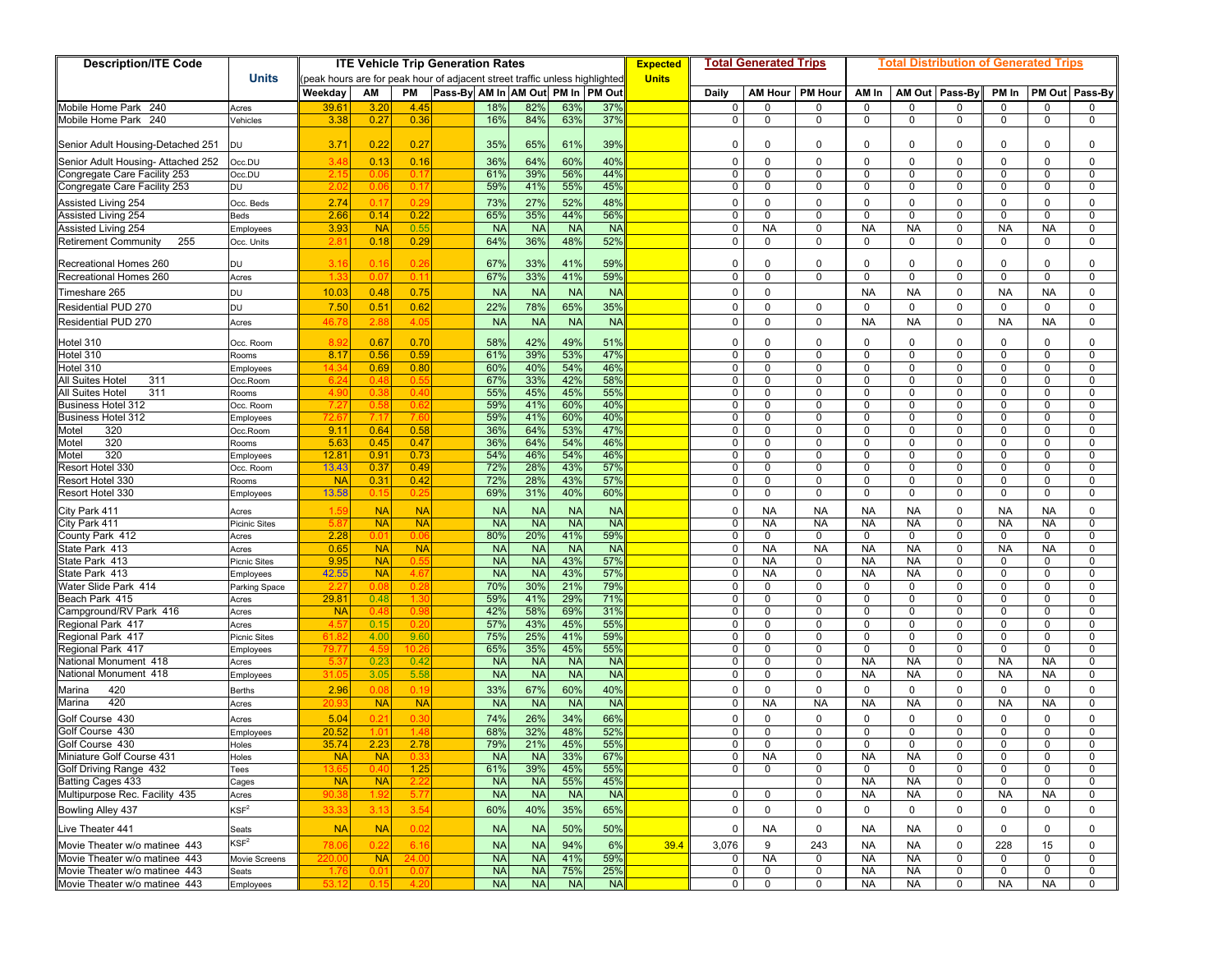| <b>Description/ITE Code</b>                          |                      |                                                                                            |                 |           | <b>ITE Vehicle Trip Generation Rates</b> |           |            |           |           | <b>Expected</b> |          | <b>Total Generated Trips</b> |                | <b>Total Distribution of Generated Trips</b> |             |                |           |           |                |  |  |
|------------------------------------------------------|----------------------|--------------------------------------------------------------------------------------------|-----------------|-----------|------------------------------------------|-----------|------------|-----------|-----------|-----------------|----------|------------------------------|----------------|----------------------------------------------|-------------|----------------|-----------|-----------|----------------|--|--|
|                                                      | <b>Units</b>         | (peak hours are for peak hour of adjacent street traffic unless highlighted <mark>i</mark> |                 |           |                                          |           |            |           |           | <b>Units</b>    |          |                              |                |                                              |             |                |           |           |                |  |  |
|                                                      |                      | Weekday                                                                                    | AM              | <b>PM</b> | Pass-By AM In AM Out PM In  PM Out       |           |            |           |           |                 | Daily    | <b>AM Hour</b>               | <b>PM Hour</b> | AM In                                        |             | AM Out Pass-By | PM In     |           | PM Out Pass-By |  |  |
| Fast Food with Drive Thru 934                        | KSF <sup>2</sup>     | 496.12                                                                                     | 49.35           | 33.48     | 50%                                      | 51%       | 49%        | 52%       | 48%       |                 | r        | $\Omega$                     | $\Omega$       | <sup>0</sup>                                 | $\Omega$    | $\Omega$       |           |           |                |  |  |
| Fast Food with Drive Thru 934                        | <b>Seats</b>         | 19.52                                                                                      | 1.32            | 0.94      | 50%                                      | 53%       | 47%        | 53%       | 47%       |                 | O        | $\Omega$                     | $\Omega$       | $\Omega$                                     | $\Omega$    | U              |           |           | n              |  |  |
| Fast Food Drive Thru Only 935                        | KSF <sup>2</sup>     | <b>NA</b>                                                                                  | <b>NA</b>       |           |                                          | <b>NA</b> | <b>NAI</b> | 54%       | 46%       |                 |          | <b>NA</b>                    | $\Omega$       | <b>NA</b>                                    | <b>NA</b>   | <sup>0</sup>   |           | $\Omega$  |                |  |  |
| Coffee/Donut Shop w/o Drive Thru 93(KSF <sup>2</sup> |                      | <b>NA</b>                                                                                  | 117.23          | 40.75     |                                          | 51%       | 49%        | 50%       | 50%       |                 | C        | $\Omega$                     | $\Omega$       | $\Omega$                                     | $\mathbf 0$ | $\Omega$       |           | $\Omega$  | $\Omega$       |  |  |
| Coffee/Donut Shop w/ Drive Thru 937 KSF <sup>2</sup> |                      | 818.5                                                                                      | 110.75          | 42.93     |                                          | 51%       | 49%        | 50%       | 50%       |                 | C        | $\Omega$                     | $\Omega$       | <sup>0</sup>                                 | $\Omega$    | <sup>0</sup>   |           | n         | <sup>n</sup>   |  |  |
| Coffee/Donut Drive Thru Only 938                     | KSF <sup>2</sup>     | 800.                                                                                       | 303.33          | 75.0      | 89                                       | 50%       | 50%        | 50%       | 50%       |                 | C        | $\Omega$                     | $\Omega$       | <sup>0</sup>                                 | $\Omega$    | <sup>0</sup>   |           | $\Omega$  | 0              |  |  |
| Bread/Bagel Shop w/o Drive Thru 939 KSF <sup>2</sup> |                      | <b>NA</b>                                                                                  | 70 <sup>1</sup> | 28.0      |                                          | 47%       | 53%        | 50%       | 50%       |                 | ſ        | $\Omega$                     | $\Omega$       | $\Omega$                                     | $\Omega$    | $\Omega$       |           | $\Omega$  | $\Omega$       |  |  |
| Bread/Bagel Shop w/ Drive Thru 940                   | KSF <sup>2</sup>     | <b>NA</b>                                                                                  | 36.9            | 19.56     |                                          | 50%       | 50%        | 50%       | 50%       |                 | C        | $\Omega$                     | $\Omega$       | <sup>0</sup>                                 | $\mathbf 0$ | <sup>0</sup>   |           | $\Omega$  | 0              |  |  |
| Quick Lube Vehicle Shop 941                          | Service Bays         | 40.0                                                                                       | 3.0             | 5.19      |                                          | 67%       | 33%        | 55%       | 45%       |                 | C        | $\Omega$                     | $\Omega$       | $\Omega$                                     | $\Omega$    | <sup>0</sup>   |           |           | $\Omega$       |  |  |
| Automobile Care Center 942                           | Service Bays         | 12.48                                                                                      |                 | 2.17      |                                          | 68%       | 32%        | <b>NA</b> | <b>NA</b> |                 | ſ        | $\Omega$                     | $\Omega$       | <sup>0</sup>                                 | $\mathbf 0$ | <sup>0</sup>   | <b>NA</b> | <b>NA</b> | 0              |  |  |
| Automobile Care Center 942                           | KSF <sup>2</sup>     | 15.86                                                                                      |                 | 3.38      |                                          | 65%       | 35%        | 50%       | 50%       |                 | ſ        | $\Omega$                     | $\Omega$       | $\Omega$                                     | $\Omega$    | $\Omega$       |           | $\Omega$  | $\Omega$       |  |  |
| Automobile Parts & Service Center 94                 | KSF <sup>2</sup>     | <b>NA</b>                                                                                  | <b>NA</b>       | 446       |                                          | <b>NA</b> | <b>NA</b>  | 42%       | 58%       |                 |          |                              | $\Omega$       | NA                                           | <b>NA</b>   | $\Omega$       |           | $\Omega$  | $\Omega$       |  |  |
| Gasoline/Service Station 944                         | Fuel, Position       | 168.56                                                                                     | 12.16           | 13.87     | 42%                                      | 51%       | 49%        | 50%       | 50%       |                 | C        | $\Omega$                     | $\Omega$       | $\Omega$                                     | $\mathbf 0$ | $\Omega$       |           |           |                |  |  |
| Serv.Station w/ Conven.Mkt 945                       | <b>Fuel Position</b> | 162.78                                                                                     | 10.16           | 13.38     | 56%                                      | 50%       | 50%        | 50%       | 50%       |                 | $\Omega$ | $\Omega$                     | $\Omega$       | $\Omega$                                     | $\Omega$    | $\Omega$       |           |           |                |  |  |
| Serv.Stat.w/Conv.Mkt.&Carwash 946                    | <b>Fuel Position</b> | 152.84                                                                                     | 11.93           | 13.94     |                                          | 51%       | 49%        | 51%       | 49%       |                 | C        | $\Omega$                     | $\Omega$       | <sup>0</sup>                                 | $\mathbf 0$ | 0              |           |           |                |  |  |
| Self-Service Carwash 947                             | <b>Stalls</b>        | 108.0                                                                                      | 8.00            | 5.54      |                                          | 50%       | 50%        | 51%       | 49%       |                 | C        | $\Omega$                     | $\Omega$       | $\Omega$                                     | $\Omega$    | $\Omega$       |           |           | $\Omega$       |  |  |
| Automated Car Wash 948                               | KSF <sup>2</sup>     | <b>NA</b>                                                                                  | <b>NA</b>       | 14.12     |                                          | <b>NA</b> | <b>NAI</b> | 51%       | 49%       |                 | $\Omega$ | <b>NA</b>                    | $\Omega$       | <b>NA</b>                                    | <b>NA</b>   | $\Omega$       |           | $\Omega$  | $\Omega$       |  |  |
|                                                      |                      |                                                                                            |                 |           |                                          |           |            |           |           |                 | 3,076    |                              | 243            |                                              |             | <sup>0</sup>   | 228       | 15        |                |  |  |

**RED Rates** = CAUTION - Use Carefully - Small Sample Size

**Green Rates = Peak Hour of Generator** - (no peak rate for the rush hour of adjacent street traffic)

**Blue Rates = Saturday Daily total** - (no weekday daily rate)

**\*Pass-By % are Rates from Weekay PM Peak Period \*The Total Pass-By Trips will be Distributed: 50% IN / 50 % OUT**

**NA** = Not Available**KSF<sup>2</sup>** = Units of 1,000 square feet

**Fuel Position** = the number of vehicles that could be fueled simultaneously **DU** = Dwelling Unit **Fue**<br>**Occ.Room** = Occupied Room

21-Apr-22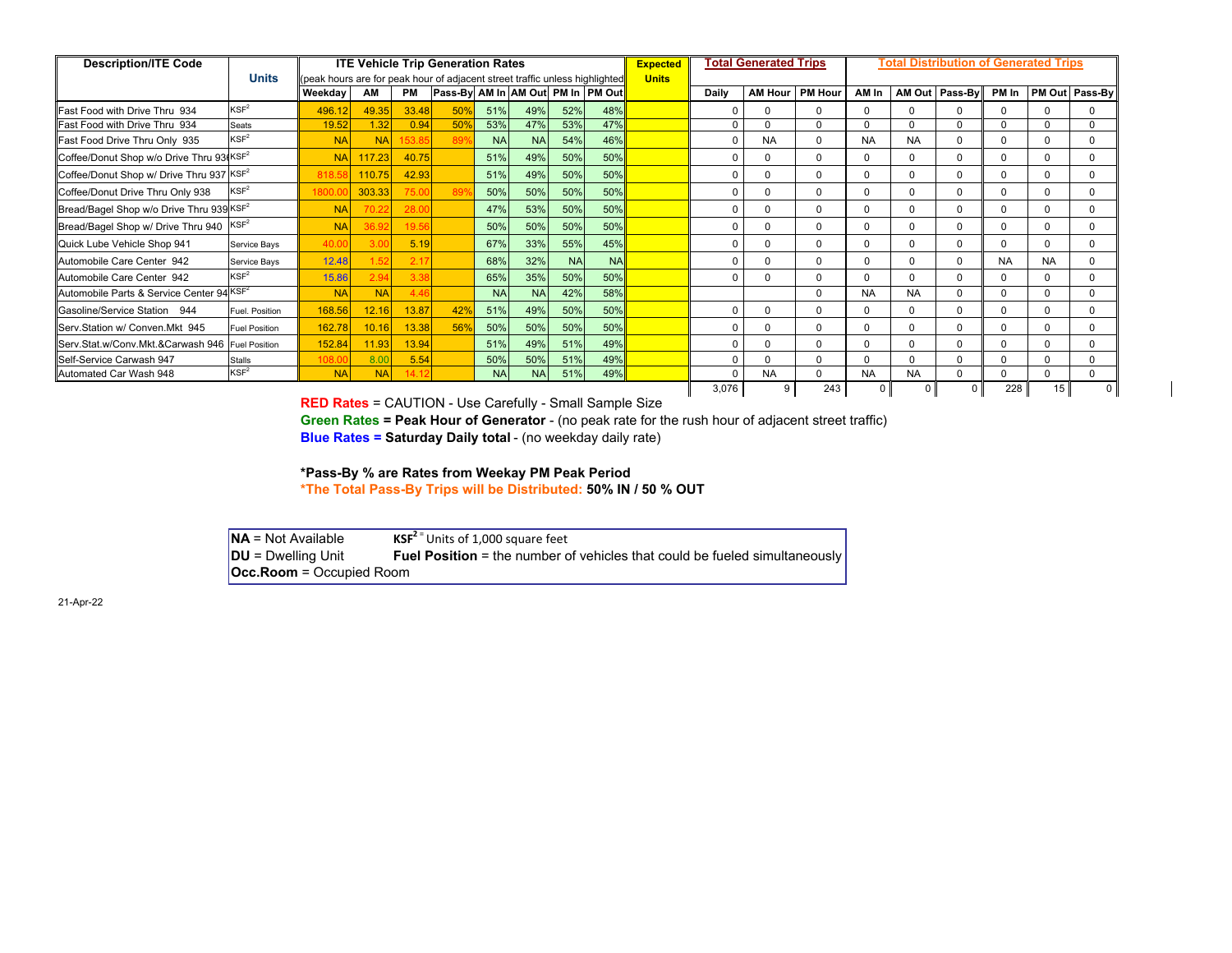| <b>ITE Vehicle Trip Generation Rates</b><br><b>Description/ITE Code</b> |                               |                                                                            |               |               |                                    |                        |                        |                        |                                 |                     | <b>Total Generated Trips</b> |                    | Total Distribution of Generated Trips |                        |                  |                        |                        |             |  |  |
|-------------------------------------------------------------------------|-------------------------------|----------------------------------------------------------------------------|---------------|---------------|------------------------------------|------------------------|------------------------|------------------------|---------------------------------|---------------------|------------------------------|--------------------|---------------------------------------|------------------------|------------------|------------------------|------------------------|-------------|--|--|
|                                                                         | <b>Units</b>                  | peak hours are for peak hour of adjacent street traffic unless highlighted |               |               |                                    |                        |                        |                        | <b>Expected</b><br><b>Units</b> |                     |                              |                    |                                       |                        |                  |                        |                        |             |  |  |
|                                                                         |                               | Weekday                                                                    | AM            | PM            | Pass-By AM In AM Out PM In  PM Out |                        |                        |                        |                                 | Daily               | <b>AM Hour</b>               | <b>PM Hour</b>     | AM In                                 | AM Out                 | Pass-By          | PM In                  | PM Out                 | Pass-By     |  |  |
| Waterport/Marine Terminal 010                                           | Acres                         | 11.9                                                                       | <b>NA</b>     | <b>NA</b>     | <b>NA</b>                          | <b>NA</b>              | <b>NA</b>              | <b>NA</b>              |                                 | 0                   | <b>NA</b>                    | <b>NA</b>          | <b>NA</b>                             | <b>NA</b>              | $\mathbf{0}$     | <b>NA</b>              | <b>NA</b>              | 0           |  |  |
| Waterport/Marine Terminal 010                                           | <b>Berths</b>                 | 171.52                                                                     | <b>NA</b>     | <b>NA</b>     | <b>NA</b>                          | <b>NA</b>              | <b>NA</b>              | <b>NA</b>              |                                 | 0                   | <b>NA</b>                    | <b>NA</b>          | <b>NA</b>                             | <b>NA</b>              | $\mathbf 0$      | <b>NA</b>              | <b>NA</b>              | 0           |  |  |
| Commercial Airport 021                                                  | Employees                     | 13.4                                                                       | 0.8           | 0.8           | 55%                                | 45%                    | 54%                    | 46%                    |                                 | $\mathbf 0$         | $\mathbf 0$                  | 0                  | $\mathbf 0$                           | 0                      | $\mathbf{0}$     | 0                      | $\Omega$               | 0           |  |  |
| Commercial Airport 021                                                  | Avg Flights/Day               | 104.7                                                                      | 5.4           | 5.7           | 54%                                | 46%                    | 45%                    | 55%                    |                                 | $\mathbf 0$         | $\mathbf 0$                  | $\mathbf 0$        | 0                                     | $\mathbf 0$            | 0                | 0                      | $\Omega$               | 0           |  |  |
| Commercial Airport 021                                                  | Com. Flights/Day              | 122.2                                                                      | -6.4          | 6.8           | 55%                                | 45%                    | 54%                    | 46%                    |                                 | 0                   | $\mathbf 0$                  | 0                  | 0                                     | 0                      | $\mathbf 0$      | 0                      | 0                      | 0           |  |  |
| General Aviation Airport 022                                            | Employees                     | 14.24                                                                      | 0.6           | 1.0           | 83%                                | 17%                    | 45%                    | 55%                    |                                 | $\mathbf 0$         | $\mathbf 0$                  | 0                  | $\mathbf 0$                           | $\mathbf 0$            | $\mathbf{0}$     | $\mathbf 0$            | $\Omega$               | 0           |  |  |
| <b>General Aviation Airport 022</b>                                     | Avg. Flights/Day              | 1.97                                                                       | 0.24          | 0.30          | <b>NA</b>                          | <b>NA</b>              | <b>NA</b>              | <b>NA</b>              |                                 | $\mathbf 0$         | $\mathbf 0$                  | $\mathbf 0$        | <b>NA</b>                             | <b>NA</b>              | $\mathbf{0}$     | <b>NA</b>              | <b>NA</b>              | $\mathbf 0$ |  |  |
| <b>Seneral Aviation Airport 022</b>                                     | <b>Based Aircraft</b>         | 5.00                                                                       | 0.2           | $0.3^{\circ}$ | 83%                                | 17%                    | 45%                    | 55%                    |                                 | 0                   | $\mathbf 0$                  | $\mathbf 0$        | 0                                     | $\mathbf 0$            | $\mathbf 0$      | 0                      | 0                      | 0           |  |  |
| 030<br><b>Truck Terminal</b>                                            | Acres                         | 81.9                                                                       | -7.2          | 6.5           | 41%                                | 59%                    | 43%                    | 57%                    |                                 | $\mathbf 0$         | $\mathbf 0$                  | $\Omega$           | $\mathbf 0$                           | $\Omega$               | $\mathbf{0}$     | $\Omega$               | $\Omega$               | 0           |  |  |
| 030<br>Truck Terminal                                                   | Employees                     | 6.9                                                                        | 0.6           | 0.5           | 40%                                | 60%                    | 47%                    | 53%                    |                                 | 0                   | $\mathbf 0$                  | $\Omega$           | $\mathbf 0$                           | 0                      | $\mathbf 0$      | $\Omega$               | $\Omega$               | 0           |  |  |
| <sup>2</sup> ark&Ride w/ Bus Service 090                                | <b>Parking Spaces</b>         | 4.5                                                                        | 0.72          | 0.62          | 81%                                | 19%                    | 23%                    | 77%                    |                                 | $\Omega$            | $\Omega$                     | $\Omega$           | $\Omega$                              | $\Omega$               | $\mathbf 0$      | $\Omega$               | $\Omega$               | $\mathbf 0$ |  |  |
| Park&Ride w/ Bus Service 090                                            | Acres                         | 372.                                                                       | 48.           | 43.7          | <b>NA</b>                          | <b>NA</b>              | <b>NA</b>              | <b>NA</b>              |                                 | $\mathbf 0$         | $\mathbf 0$                  | $\Omega$           | <b>NA</b>                             | <b>NA</b>              | $\mathbf 0$      | <b>NA</b>              | <b>NA</b>              | 0           |  |  |
| Park&Ride w/ Bus Service 090                                            | Occ. Spaces                   | -9.6                                                                       | $-1.2$        | 0.8           | 69%                                | 31%                    | 28%                    | 72%                    |                                 | $\mathbf 0$         | $\mathbf 0$                  | $\mathbf 0$        | 0                                     | $\mathbf 0$            | 0                | 0                      | 0                      | 0           |  |  |
| Light Rail Station w/ Park. 093                                         | Parking Space                 |                                                                            | 1.0           | 1.2           | 80%                                | 20%                    | 58%                    | 42%                    |                                 | 0                   | 0                            | 0                  | 0                                     | $\mathbf 0$            | 0                | 0                      | $\Omega$               | 0           |  |  |
| Light Rail Station w/ Park. 093                                         | Occ. Spaces                   | 3.9                                                                        | 1.14          | 1.33          | 80%                                | 20%                    | 58%                    | 42%                    |                                 | $\mathbf 0$         | $\mathbf 0$                  | 0                  | $\mathbf 0$                           | 0                      | $\mathbf 0$      | $\mathbf 0$            | $\Omega$               | $\mathbf 0$ |  |  |
| General Light Industrial 110                                            | KSF <sup>2</sup>              | 6.97                                                                       | 0.92          | 0.97          | 88%                                | 12%                    | 12%                    | 88%                    |                                 | $\mathbf 0$         | $\mathbf 0$                  | $\mathbf 0$        | $\mathbf 0$                           | $\mathbf 0$            | $\mathbf 0$      | $\mathbf 0$            | $\mathbf 0$            | $\mathbf 0$ |  |  |
| General Light Industrial<br>110                                         | Acres                         | 51.80                                                                      | 7.51          | 7.26          | 83%                                | 17%                    | 22%                    | 78%                    |                                 | 0                   | 0                            | $\Omega$           | 0                                     | $\mathbf 0$            | 0                | 0                      | $\Omega$               | 0           |  |  |
| General Light Industrial 110                                            | Employees                     | 3.02                                                                       | 0.44          | 0.42          | 83%                                | 17%                    | 21%                    | 79%                    |                                 | $\Omega$            | $\mathbf 0$                  | 0                  | $\mathbf 0$                           | $\mathbf 0$            | $\mathbf{0}$     | $\mathbf 0$            | $\mathbf 0$            | $\mathbf 0$ |  |  |
| General Heavy Industrial 120                                            | KSF <sup>2</sup>              | 1.5(                                                                       | $0.5^{\circ}$ | 0.19          | <b>NA</b>                          | <b>NA</b>              | <b>NA</b>              | <b>NA</b>              |                                 | $\mathbf 0$         | $\mathsf 0$                  | $\mathbf 0$        | <b>NA</b>                             | <b>NA</b>              | $\mathbf{0}$     | <b>NA</b>              | <b>NA</b>              | $\mathbf 0$ |  |  |
| General Heavy Industrial 120                                            | Acres                         | 6.7                                                                        |               | 2.1           | <b>NA</b>                          | <b>NA</b>              | <b>NA</b>              | <b>NA</b>              |                                 | 0                   | $\mathbf 0$                  | 0                  | NA                                    | <b>NA</b>              | 0                | <b>NA</b>              | <b>NA</b>              | 0           |  |  |
| General Heavy Industrial 120                                            | Employees                     | 0.8                                                                        | 0.5           | 0.8           | <b>NA</b>                          | <b>NA</b>              | <b>NA</b>              | <b>NA</b>              |                                 | $\mathbf 0$         | $\pmb{0}$                    | $\mathbf 0$        | <b>NA</b>                             | <b>NA</b>              | $\mathbf{0}$     | <b>NA</b>              | <b>NA</b>              | 0           |  |  |
| <b>Industrial Park 130</b>                                              | $\mathsf{KSF}^2$              | 6.96                                                                       | 0.84          | 0.86          | 82%                                | 18%                    | 21%                    | 79%                    |                                 | $\mathbf 0$         | $\mathbf 0$                  | $\mathbf 0$        | $\mathbf 0$                           | $\mathbf 0$            | $\mathbf 0$      | $\mathbf 0$            | $\mathbf 0$            | $\mathbf 0$ |  |  |
| <b>Industrial Park 130</b>                                              |                               | 63.11                                                                      | 8.55          | 8.84          | 83%                                | 17%                    | 21%                    | 79%                    |                                 | $\mathbf 0$         | $\mathbf 0$                  | $\mathbf 0$        | $\mathbf 0$                           | $\mathbf 0$            | $\mathbf 0$      | $\mathbf 0$            | $\Omega$               | $\mathbf 0$ |  |  |
| ndustrial Park 130                                                      | Acres                         | 3.34                                                                       | 0.47          | 0.46          | 86%                                | 14%                    | 20%                    | 80%                    |                                 | 0                   | 0                            | 0                  | 0                                     | $\mathbf 0$            | 0                | 0                      | $\mathbf 0$            | 0           |  |  |
|                                                                         | Employees<br>$\mathsf{KSF}^2$ |                                                                            |               |               |                                    |                        |                        |                        |                                 |                     |                              |                    |                                       |                        |                  |                        |                        |             |  |  |
| Manufacturing 140                                                       |                               | 3.82                                                                       | 0.73          | 0.73          | 78%                                | 22%                    | 36%                    | 64%                    |                                 | $\mathbf 0$         | $\mathbf 0$                  | $\mathbf 0$        | $\mathbf{0}$                          | $\mathbf 0$            | $\mathbf 0$      | $\mathbf 0$            | $\Omega$               | $\mathbf 0$ |  |  |
| Manufacturing 140                                                       | Acres                         | 38.88                                                                      | 7.44          | 8.35          | 93%                                | 7%                     | 53%                    | 47%                    |                                 | 0                   | $\mathbf 0$                  | $\mathbf 0$        | $\mathbf 0$                           | $\mathbf 0$            | $\mathbf 0$      | 0                      | $\mathbf 0$            | 0           |  |  |
| Manufacturing 140                                                       | Employees                     | 2.13                                                                       | 0.40          | 0.36          | 73%                                | 27%                    | 44%                    | 56%                    |                                 | $\mathbf 0$         | $\mathbf 0$                  | 0                  | $\mathbf 0$                           | $\mathbf 0$            | $\mathbf 0$      | 0                      | $\Omega$               | 0           |  |  |
| Warehousing 150                                                         | $\mathsf{KSF}^2$              | 3.56                                                                       | 0.30          | 0.32          | 79%                                | 21%                    | 25%                    | 75%                    |                                 | $\mathbf 0$         | $\mathbf 0$                  | $\mathbf 0$        | $\mathbf{0}$                          | $\mathbf 0$            | $\mathbf{0}$     | $\Omega$               | $\mathbf 0$            | $\mathbf 0$ |  |  |
| Warehousing 150                                                         | Acres                         | 57.23                                                                      | 10.03         | 8.69          | 72%                                | 28%                    | 35%                    | 65%                    |                                 | $\mathbf 0$         | $\mathbf 0$                  | $\mathbf 0$        | 0                                     | $\mathbf 0$            | $\mathbf 0$      | 0                      | $\Omega$               | 0           |  |  |
| Warehousing 150                                                         | Employees                     | 3.89                                                                       | 0.51          | 0.59          | 72%                                | 28%                    | 35%                    | 65%                    |                                 | $\mathbf 0$         | $\mathbf 0$                  | 0                  | $\mathbf 0$                           | $\mathbf 0$            | $\mathbf{0}$     | 0                      | $\Omega$               | 0           |  |  |
| Mini Warehouse 151                                                      | $\mathsf{KSF}^2$              | 2.50                                                                       | 0.15          | 0.26          | 59%                                | 41%                    | 51%                    | 49%                    |                                 | $\mathbf 0$         | $\mathbf 0$                  | $\mathbf 0$        | $\mathbf{0}$                          | $\mathbf 0$            | $\mathbf{0}$     | $\mathbf 0$            | $\Omega$               | $\mathbf 0$ |  |  |
| 151<br>Mini Warehouse                                                   | <b>Storage Units</b>          | 0.25                                                                       | 0.02          | 0.02          | 67%                                | 33%                    | <b>NA</b>              | <b>NA</b>              |                                 | $\mathbf 0$         | $\mathbf 0$                  | $\mathbf 0$        | $\mathbf 0$                           | $\mathbf 0$            | $\mathbf 0$      | <b>NA</b>              | <b>NA</b>              | 0           |  |  |
| Mini Warehouse<br>151                                                   | Acres                         | 35.43                                                                      | 2.62          | 3.45          | <b>NA</b>                          | <b>NA</b>              | 52%                    | 48%                    |                                 | 0                   | $\mathbf 0$                  | 0                  | <b>NA</b>                             | <b>NA</b>              | $\mathbf{0}$     | 0                      | <sup>0</sup>           | 0           |  |  |
| Mini Warehouse<br>151                                                   | Employees                     | 61.90                                                                      | 5.26          | 6.04          | 67%                                | 33%                    | 52%                    | 48%                    |                                 | 0                   | $\mathbf 0$                  | 0                  | $\mathbf 0$                           | 0                      | 0                | $\Omega$               | $\Omega$               | $\mathbf 0$ |  |  |
| High-Cube Warehouse 152                                                 | $\mathsf{KSF}^2$              | 1.44                                                                       | 0.09          | 0.10          | 65%                                | 35%                    | 33%                    | 67%                    |                                 | $\mathbf 0$         | $\mathbf 0$                  | 0                  | $\mathbf 0$                           | $\mathbf 0$            | $\mathbf{0}$     | $\mathbf 0$            | $\Omega$               | $\mathbf 0$ |  |  |
| Utilities 170                                                           | KSF <sup>2</sup>              | <b>NA</b>                                                                  | 0.8           | 0.76          | <b>NA</b>                          | <b>NA</b>              | 45%                    | 55%                    |                                 | $\mathbf 0$         | $\mathbf 0$                  | $\mathbf 0$        | <b>NA</b>                             | <b>NA</b>              | $\mathbf 0$      | $\mathbf 0$            | $\Omega$               | $\mathbf 0$ |  |  |
| Jtilities 170                                                           | Employees                     | <b>NA</b>                                                                  | 0.7           | 0.7           | 90%                                | 10%                    | 15%                    | 85%                    |                                 | $\Omega$            | $\Omega$                     | $\Omega$           | $\Omega$                              | $\Omega$               | $\Omega$         | $\Omega$               | $\Omega$               | $\Omega$    |  |  |
| Single Family Homes 210                                                 | DU                            | 9.57                                                                       | 0.75          | 1.01          | 25%                                | 75%                    | 63%                    | 37%                    |                                 | 0                   | $\mathbf 0$                  | $\Omega$           | $\mathbf 0$                           | $\Omega$               | $\mathbf 0$      | $\Omega$               | $\Omega$               | 0           |  |  |
| Single Family Homes<br>210                                              | Acres                         | 26.04                                                                      | 2.06          | 2.74          | 31%                                | 69%                    | 66%                    | 34%                    |                                 | $\mathbf 0$         | $\mathbf 0$                  | $\mathbf 0$        | $\mathbf 0$                           | $\mathbf 0$            | $\mathbf 0$      | $\mathbf 0$            | $\Omega$               | $\mathbf 0$ |  |  |
| Single Family Homes<br>210                                              | Persons                       | 2.55                                                                       | 0.21          | 0.28          | 31%                                | 69%                    | 66%                    | 34%                    |                                 | 0                   | $\mathbf 0$                  | 0                  | $\mathbf 0$                           | $\mathbf 0$            | $\mathbf 0$      | 0                      | $\Omega$               | $\mathbf 0$ |  |  |
| Single Family Homes<br>210                                              | Vehicles                      | 6.02                                                                       | 0.51          | 0.67          | 31%                                | 69%                    | 66%                    | 34%                    |                                 | $\mathbf 0$         | $\mathbf 0$                  | 0                  | $\mathbf 0$                           | $\mathbf 0$            | $\mathbf 0$      | 0                      | $\mathbf 0$            | 0           |  |  |
|                                                                         |                               | 6.65                                                                       | 0.51          | 0.62          |                                    |                        | 65%                    |                        | 310.0                           |                     |                              |                    |                                       |                        | $\mathbf 0$      |                        | 67                     | $\mathbf 0$ |  |  |
| 220<br>Apartment                                                        | DU                            |                                                                            |               | 0.40          | 20%                                | 80%                    |                        | 35%                    |                                 | 2,062               | 158                          | 192<br>$\mathbf 0$ | 32                                    | 126                    |                  | 125                    |                        | $\mathbf 0$ |  |  |
| 220<br>Apartment<br>220<br>Apartment                                    | Persons                       | 3.31<br>5.10                                                               | 0.28<br>0.46  | 0.60          | <b>NA</b><br><b>NA</b>             | <b>NA</b><br><b>NA</b> | <b>NA</b><br><b>NA</b> | <b>NA</b><br><b>NA</b> |                                 | $\mathbf 0$<br>0    | $\mathbf 0$<br>0             | 0                  | <b>NA</b><br><b>NA</b>                | <b>NA</b><br><b>NA</b> | $\mathbf 0$<br>0 | <b>NA</b><br><b>NA</b> | <b>NA</b><br><b>NA</b> | 0           |  |  |
|                                                                         | Vehicles                      |                                                                            |               |               |                                    |                        |                        |                        |                                 |                     |                              |                    |                                       |                        |                  |                        |                        |             |  |  |
| ow Rise Apartment 221                                                   | Occ.DU                        | 6.59                                                                       | 0.46          | 0.58          | 21%                                | 79%                    | 65%                    | 35%                    |                                 | $\mathbf 0$         | $\mathsf 0$                  | $\mathbf 0$        | $\mathbf{0}$                          | $\mathbf 0$            | $\mathbf 0$      | $\mathbf 0$            | $\Omega$               | $\mathbf 0$ |  |  |
| High Rise Apartment 222                                                 | DU                            | 4.20                                                                       | 0.30          | 0.35          | 25%                                | 75%                    | 61%                    | 39%                    |                                 | $\mathbf 0$         | $\mathbf 0$                  | 0                  | $\mathbf 0$                           | $\mathbf 0$            | $\mathbf 0$      | 0                      | $\Omega$               | 0           |  |  |
| Mid-Rise Apartment 223                                                  | <b>DU</b>                     | <b>NA</b>                                                                  | 0.30          | 0.39          | 31%                                | 69%                    | 58%                    | 42%                    |                                 | $\mathbf 0$         | $\Omega$                     | 0                  | $\mathbf 0$                           | $\Omega$               | $\Omega$         | $\mathbf 0$            | $\Omega$               | $\mathbf 0$ |  |  |
| Rental Townhouse 224                                                    | DU                            | <b>NA</b>                                                                  | 0.70          | 0.72          | 33%                                | 67%                    | 51%                    | 49%                    |                                 | 0                   | 0                            | $\mathbf 0$        | 0                                     | $\mathbf 0$            | 0                | 0                      | $\mathbf 0$            | 0           |  |  |
| Resd. Condo/Townhouse 230                                               | DU                            | 5.81                                                                       | 0.44          | 0.52          | 17%                                | 83%                    | 67%                    | 33%                    |                                 | $\mathbf 0$         | $\mathbf 0$                  | $\mathbf 0$        | 0                                     | $\mathbf 0$            | $\mathbf 0$      | $\mathbf 0$            | $\mathbf 0$            | $\mathbf 0$ |  |  |
| Resd. Condo/Townhouse 230                                               | Persons                       | 2.49                                                                       | 0.19          | 0.24          | 16%                                | 84%                    | 67%                    | 33%                    |                                 | 0                   | $\mathbf 0$                  | 0                  | $\mathbf 0$                           | $\mathbf 0$            | $^{\circ}$       | 0                      | $\Omega$               | 0           |  |  |
| Resd. Condo/Townhouse 230                                               | Vehicles                      | 3.34                                                                       | 0.24          | 0.32          | 16%                                | 84%                    | 66%                    | 34%                    |                                 | 0                   | $\mathbf 0$                  | 0                  | $\mathbf 0$                           | 0                      | 0                | 0                      | $\mathbf 0$            | 0           |  |  |
| ow Rise Resd. Condo 231                                                 | DU                            | <b>NA</b>                                                                  | 0.6           | 0.78          | 25%                                | 75%                    | 58%                    | 42%                    |                                 | 0                   | $\mathbf 0$                  | 0                  | 0                                     | $\mathbf 0$            | $\mathbf 0$      | 0                      | $\mathbf 0$            | 0           |  |  |
| High Rise Resd. Condo 232                                               | DU                            | 4.18                                                                       | 0.3           | 0.3           | 19%                                | 81%                    | 62%                    | 38%                    |                                 | 0                   | $\mathbf 0$                  | 0                  | 0                                     | $\mathbf 0$            | 0                | 0                      | 0                      | 0           |  |  |
| Luxury Condo/Townhouse 233                                              | Occ. DU                       | <b>NA</b>                                                                  | 0.5           | 0.55          | 23%                                | 77%                    | 63%                    | 37%                    |                                 | 0                   | $\mathbf 0$                  | 0                  | 0                                     | 0                      | $\mathbf 0$      | $\mathbf 0$            | 0                      | 0           |  |  |
|                                                                         |                               |                                                                            |               |               |                                    |                        |                        |                        |                                 |                     |                              |                    | $\mathbf 0$                           |                        |                  |                        |                        |             |  |  |
| Mobile Home Park 240<br>Mobile Home Park 240                            | Occ. DU<br>Persons            | 4.99<br>2.46                                                               | 0.44<br>0.20  | 0.59<br>0.26  | 20%<br>18%                         | 80%<br>82%             | 62%<br>63%             | 38%<br>37%             |                                 | 0<br>$\overline{0}$ | $\mathbf 0$<br>$\mathbf 0$   | 0<br>$\mathbf 0$   | 0                                     | 0<br>$\mathbf 0$       | 0<br>$\mathbf 0$ | 0<br>0                 | 0<br>$\mathbf 0$       | 0<br>0      |  |  |
|                                                                         |                               |                                                                            |               |               |                                    |                        |                        |                        |                                 |                     |                              |                    |                                       |                        |                  |                        |                        |             |  |  |